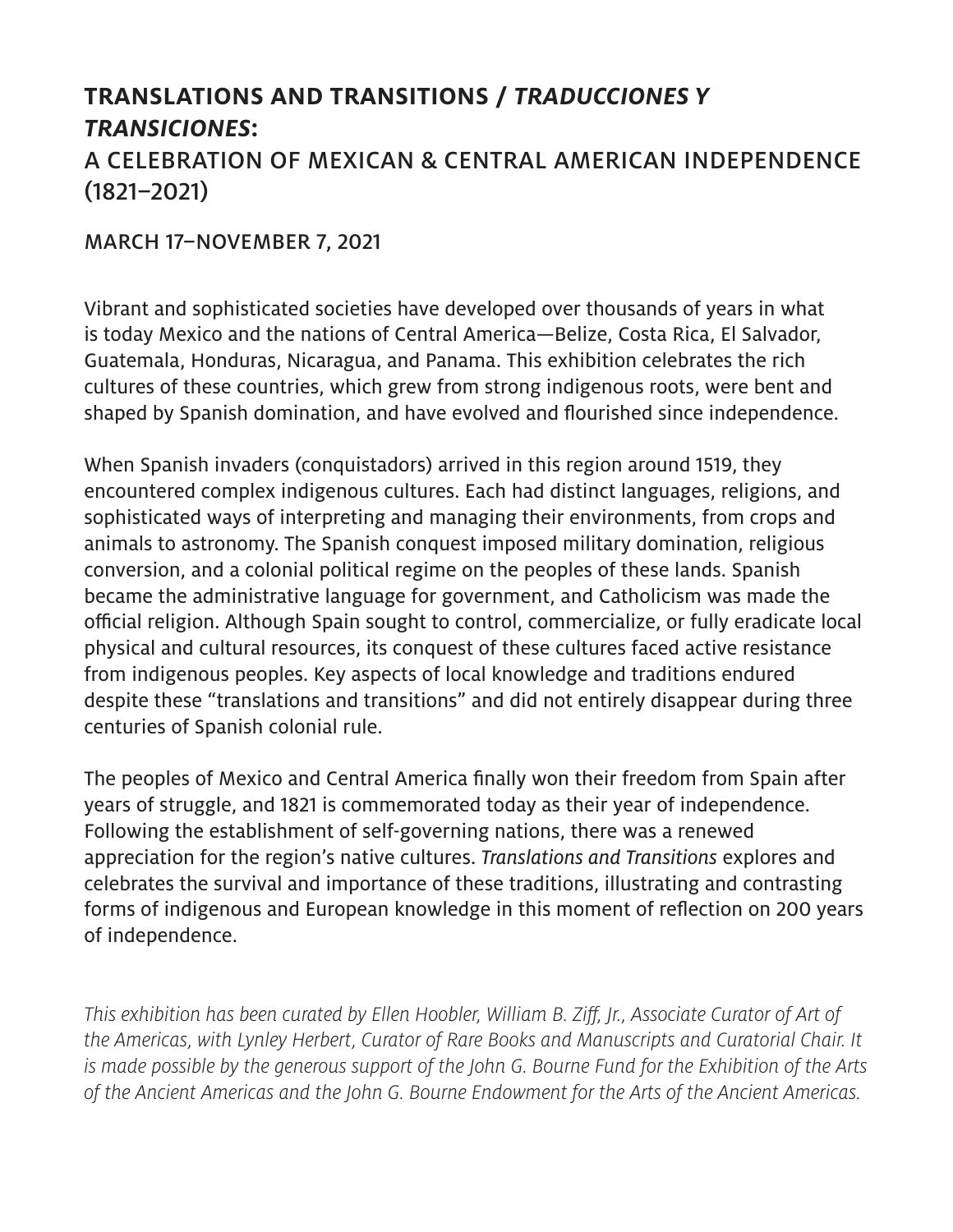

# Mexico and Central America

The works in this gallery tell the story of a history of interactions between Europe and the Americas. Many of the objects in this gallery were made in different parts of North and Central America, by cultures that flourished about 1–1500 CE. This map illustrates the geographic range of those cultures.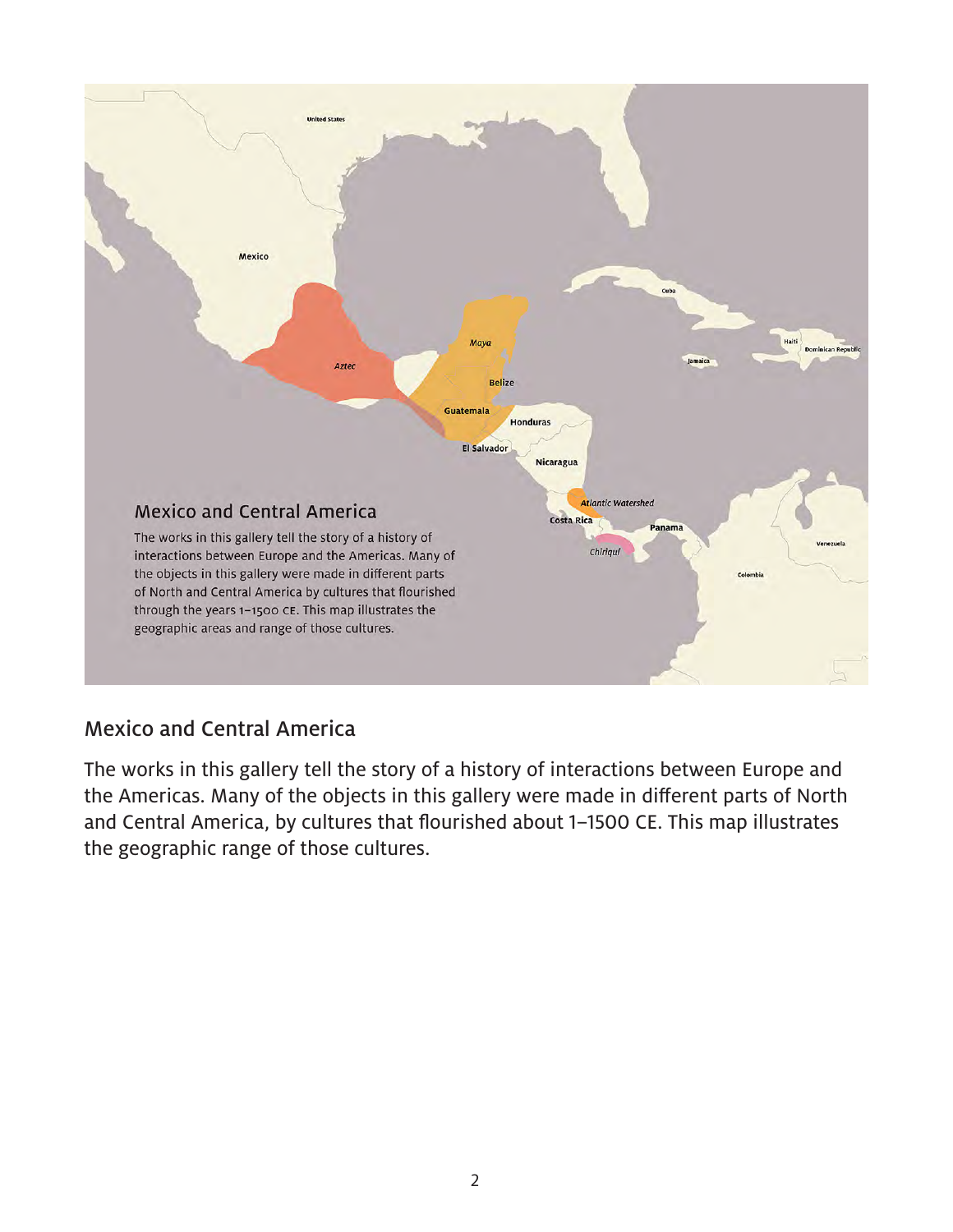# INDIGENOUS LANGUAGES

Mexicans and Central American cultures have long traditions of recounting their histories through stories, in many forms, including poems, riddles, prayers, songs, and wisdom passed down by the elders. These stories have been told in hundreds of indigenous languages developed over thousands of years. While some native languages are at risk of dying out, today more than 6 million people speak Mayan languages, including nearly 40% of Guatemala's population. In fact, indigenous languages are spoken in Baltimore by many who can trace their roots directly to these ancient cultures.



Figure 1

Some societies also developed their own system of written symbols to record their traditions. One of the most

complex was Maya hieroglyphic writing, shown on the cylinder vase displayed here (figure 1). Some of the glyphs, or signs, represent entire words or concepts, while others represent syllables or sounds. Maya scribes, who mastered these complex writing systems, were held in high esteem and had the privilege of wearing special ceremonial clothing and accessories. This ceramic figure (figure 2) wears an



elaborate headdress, featuring shell disks sewn onto cloth, usually worn by scribes.

Figure 2



Figure 3

During the conquest of the Americas in the 1500s, one of the priorities for Spanish invaders was to create dictionaries that enabled the learning of indigenous languages. These *Vocabularios*, like the one for the Nahuatl language of Mexico by Friar Alonso de Molina (1571) displayed here (figure 3), were not neutral: they were a tool of conquest. The ability to communicate with the native peoples allowed the conquerors to establish religious and political control. Despite the reasons for creating these dictionaries, they have ultimately helped to preserve the Nahuatl language, which is still spoken by 1.3 million people in Mexico today.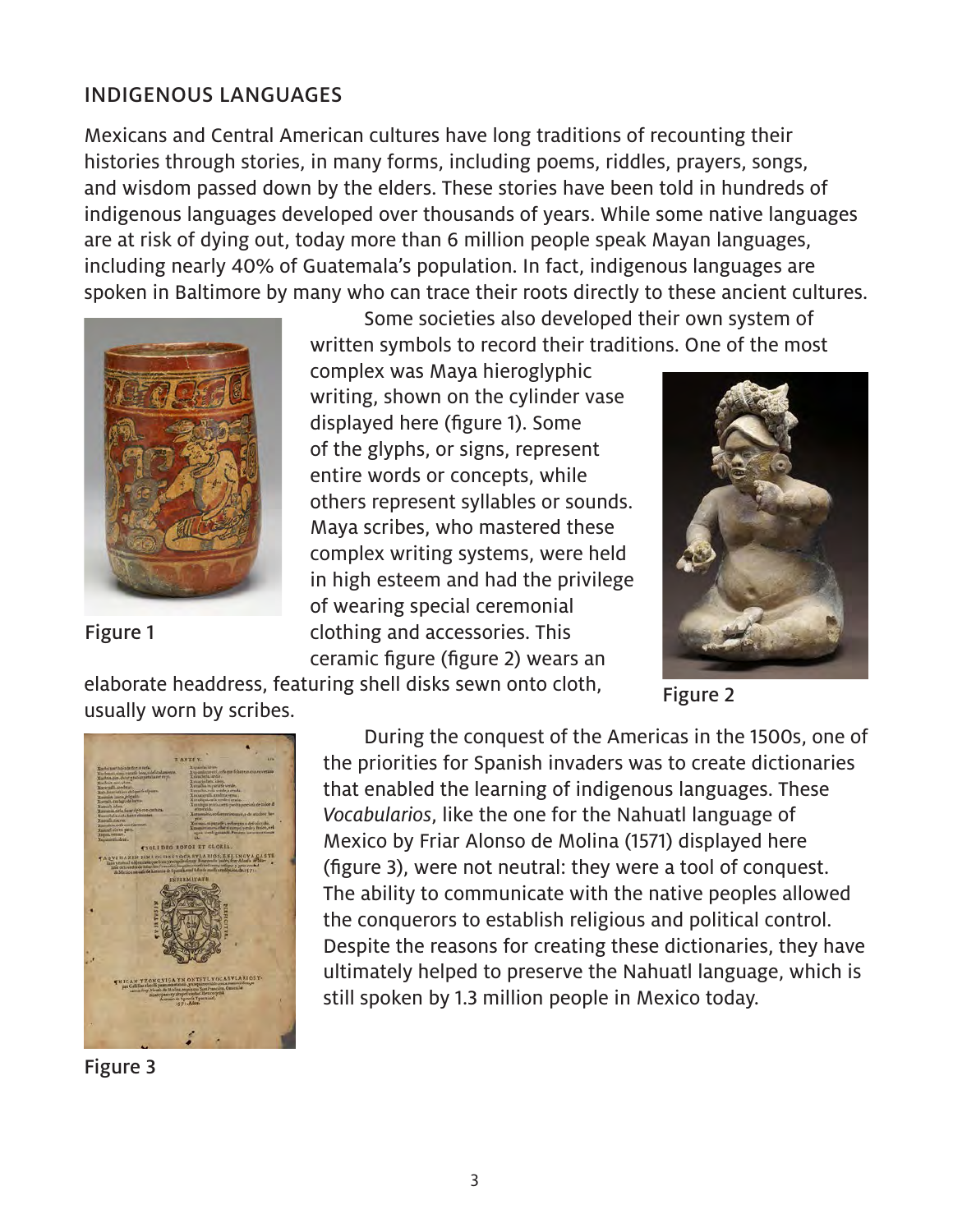1 Cylinder Vase Maya culture, Guatemala, 650–800 *Earthenware, slip paint Gift of the John G. Bourne Foundation, 2013, acq. no. 2009.20.177*

### 2 *Vocabulario en lengua castellana y mexicana* (Dictionary in Spanish and Mexican languages) Author: Alonso de Molina (Spanish, ca. 1513–1579); Printer: Antonio de Spinosa, Mexico City, 1571 *Printed book, ink on paper Bequest of Henry Walters, 1931, acc. no. 92.498*

3 Figure of a Scribe

Maya culture, Mexico, 550–850 *Earthenware, post-fire paint Gift of John Bourne, 2009, acq. no. 2009.20.36*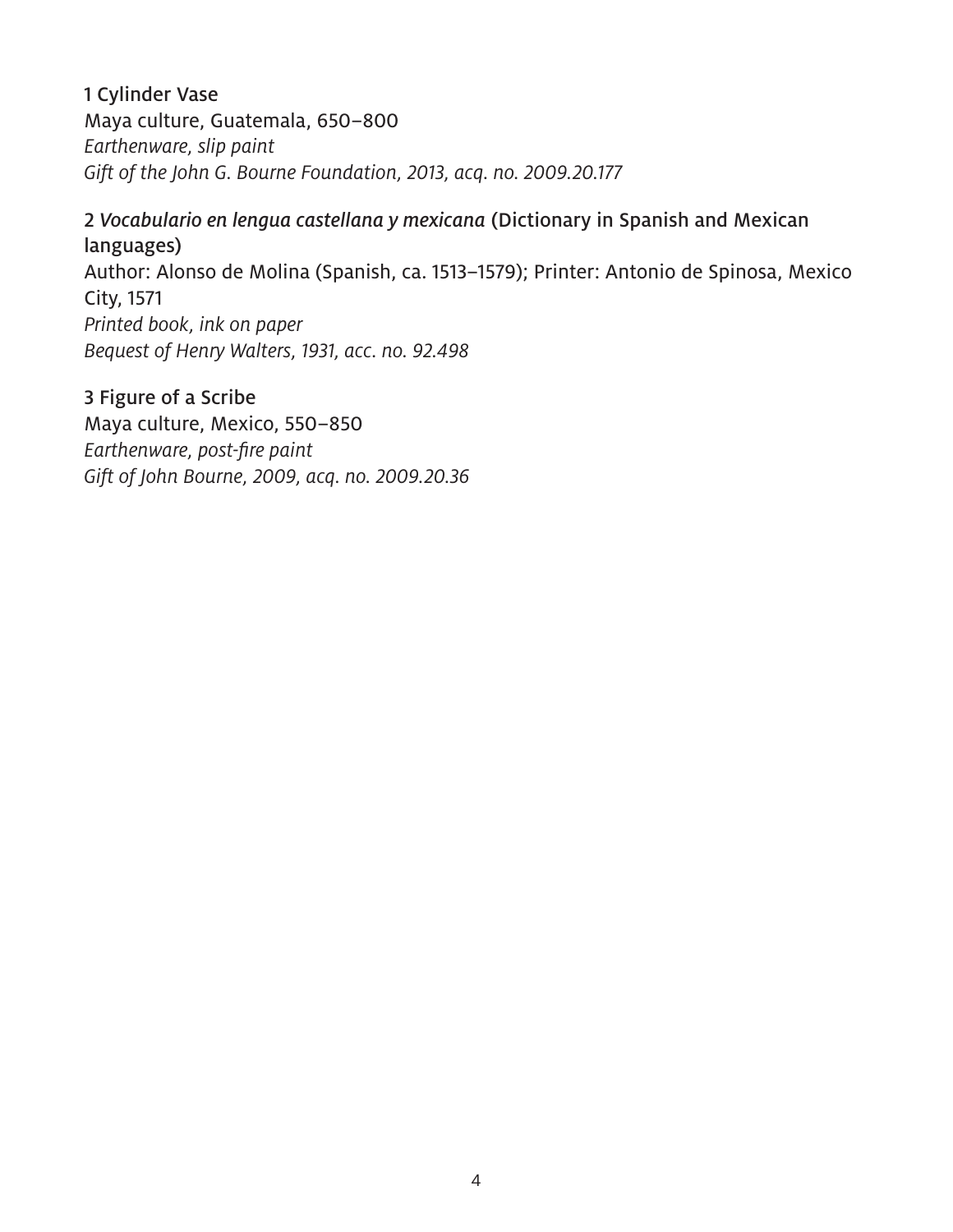# FOOD AND CULTURE: CHOCOLATE

Many staples of modern global cuisines originated in the Americas—tomatoes, potatoes, corn, chilies, and avocados—but perhaps none is as beloved as the cacao fruit, the raw material from which chocolate is made. Cacao "beans" (the seeds of the fruit) were highly valued in the Americas from ancient times and even used as money. Friar Francisco Oviedo y Valdés, who lived in Nicaragua in the mid-1500s, noted then that 10 cacao beans could buy a rabbit in the market.



Figure 4

No major celebration or ritual in ancient Mexico and Central America was complete without chocolate. Processing cacao was quite complex and laborious, involving drying, roasting, and grinding the beans. Until the 19th century, chocolate was almost always consumed as a beverage, and it was bitter—very different from the sweet treat we know today! It was served from large containers like the Maya vessel displayed here (figure 4), which is decorated with cacao pods sculpted in clay.

When drinking chocolate was introduced to Europe, it lost its ritual meaning and became a luxury item enjoyed by the wealthy who could afford such a delicacy. European serving vessels reflected the value of



the imported chocolate they contained and were often created out of metal, like the elegantly fluted silver pot shown here (figure 5).

Figure 5



 After independence, Mexican and Central American countries continued exporting the region's cacao to European consumers—the habit of drinking chocolate was so entrenched there that it was even sold by street vendors like the French man shown in the watercolor by Paul Gavarni (figure 6).

Figure 6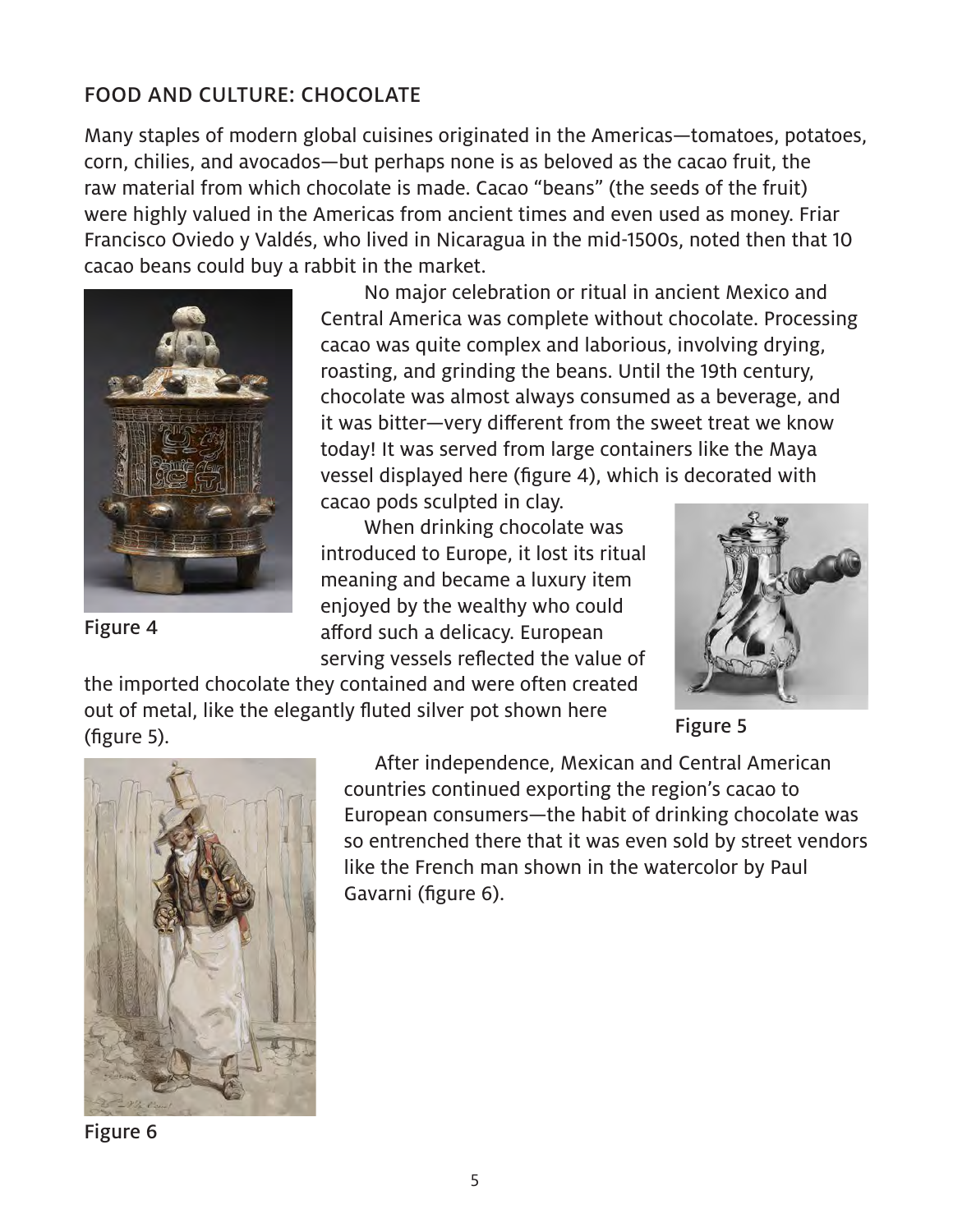#### 4 Lidded Vessel for Chocolate

Maya culture, Guatemala, 250–550 *Earthenware, slip with incising Gift of John Bourne, 2009, acq. no. 2009.20.39*

#### 5 Chocolate Pot

Joseph-Théodore Van Cauwenbergh (French, 1723–after 1787), 1774 *Silver, amaranth wood Museum purchase with funds provided by the S. & A.P. Fund, 1948, acc. no. 57.1802*

6 The Chocolate Vendor Paul Gavarni (French, 1804–1866), 1855–57 Watercolor and ink with graphite underdrawing and heightening on wove paper *Bequest of Henry Walters, 1931, acc. no. 37.1449*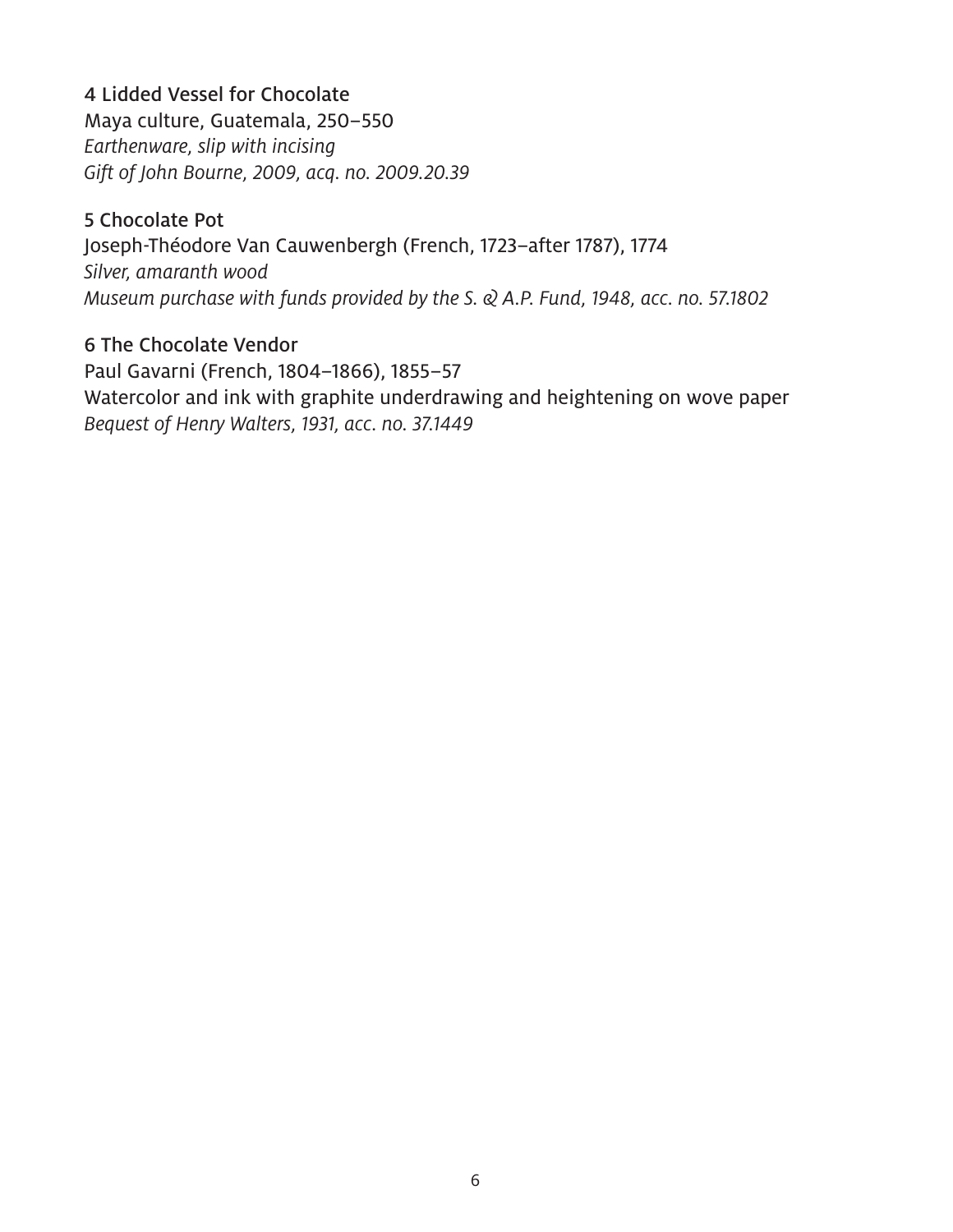# ANIMALS OF THE AMERICAS: JAGUARS

Jaguars are deeply entwined with myth and magic in Mexico and Central America.



The Maya sacred text, the Popol Vuh, is filled with stories about the jaguar. The largest predators in the Americas, jaguars move swiftly between different realms: sky (climbing high into trees), earth (hunting with legendary stealth and speed), and even into the underworld (swimming in subterranean rivers). The ability of these fearsome hunters to stalk their prey at night is alluded to on the Honduran ceramic vessel with jaguar figures on a dark background (figure 7).

Ancient ancestral lords sat on thrones covered with

jaguar pelts and wore their skins ceremonially, and artists

fashioned gold jaguar pendants (figure 8). Rulers in the region also presided over religious rituals that included the processing of tobacco and other hallucinogenic plants on *metates*, or grinding stones, like this one carved with a



Figure 8



Figure 9

Figure 7

jaguar's markings

(figure 9). Through these rituals, rulers connected with their animal spirits or "co-essences," often jaguars. Indigenous artistic representations of jaguars sought to convey that spiritual power which derived from their domination of the environment in the Americas. However, that context and tradition were lost when these

animals were brought to European zoos. After

observing a captive jaguar in Paris, French artist Antoine-Louis Barye sculpted this close study of the animal's musculature (figure 10). His depiction valued anatomical precision rather than conveying the deep symbolism associated with jaguars in their American habitat.



Figure 10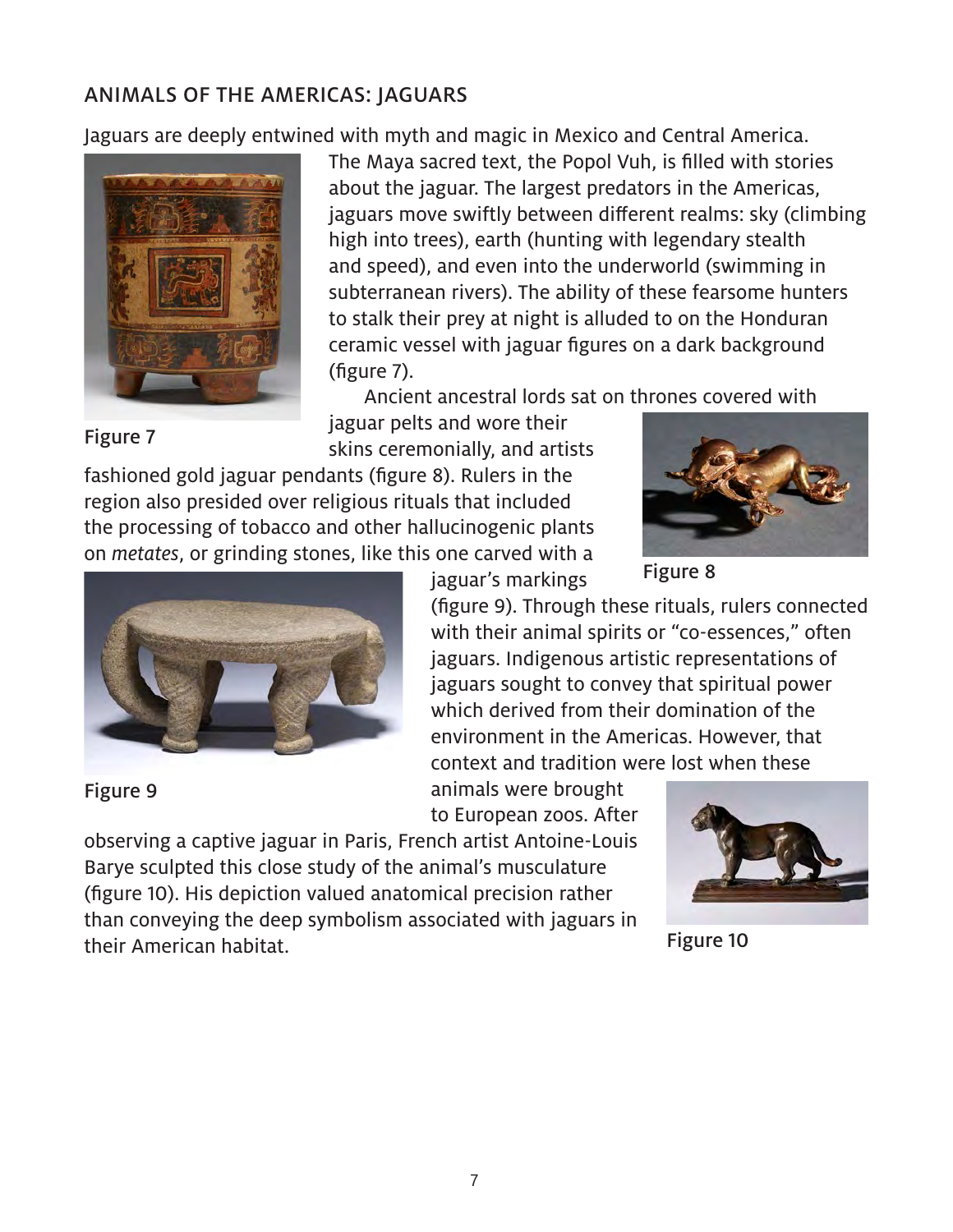7 Tripod Vessel Maya culture, Honduras, 550–850 *Earthenware and slip paint Gift of John Bourne, 2009, acq. no. 2009.20.34*

#### 8 Pendant of Jaguar with Two Double-Headed Snakes

Chiriquí culture, Panama, 800–1521 *Gold and copper alloy Bequest of Henry Walters, 1931, acc. no. 57.300*

### Pendant of Jaguar or Composite Creature

Chiriquí culture, Panama, 800–1521 *Gold and copper alloy Bequest of Henry Walters, 1931, acc. no. 57.270*

#### 9 Effigy *Metate* (Grinding Stone)

Atlantic Watershed culture, Costa Rica, 700–1550 *Volcanic stone Gift of John G. Bourne, 2013, acq. no. 2009.20.171*

#### 10 Standing Jaguar

Antoine-Louis Barye (French, 1795–1875), 1840 *Bronze Bequest of Henry Walters, 1931, acc. no. 27.84*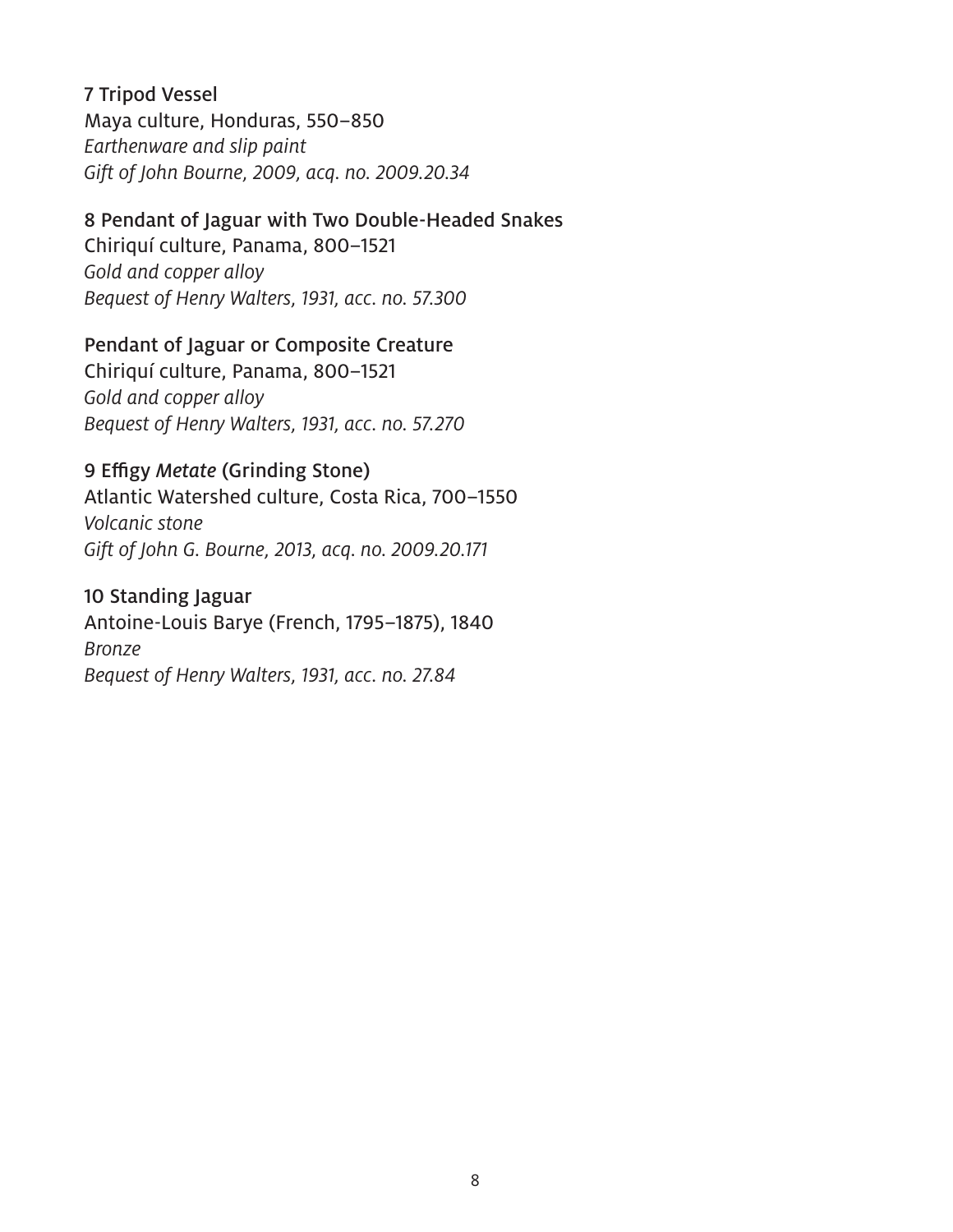### MAPPING TENOCHTITLAN—MEXICO CITY

Maps are a way of making sense of the world, and the traditions behind making them vary greatly across cultures. Here are two illustrations representing different visions of the Aztec capital city of Tenochtitlan: one is an indigenous chart (translated into print) and the other is a European view.



The black-and-white print (figure 11) reproduces a page from a richly colored pictorial manuscript, known as the Codex Mendoza, made by the Aztecs (or Mexicas, as they called themselves). This indigenous map of Tenochtitlan would not help to navigate the city's streets; its imagery focuses instead on relaying important information about the city's origin story. It had been foretold that when the Mexicas were migrating, they should settle where they encountered an eagle perched upon a cactus. This vision, shown at the very center of the map, confirmed the place where they were destined to build their empire.

Figure 11

A color illustration from a Flemish atlas (figure 12)

shows a very different, European approach to documenting the city, which focuses on providing a geographic context for the capital. Although effectively conveying its location on an island at the center of several lakes, the European illustrators who created the map were unfamiliar with the urban center, resulting in a map that attempts to look detailed but is ultimately unspecific.



Figure 12

Christian friars (members of Catholic religious orders) often destroyed indigenous pictorial records in the first years of the Spanish conquest as a way to erase local knowledge. Many were later recreated to serve colonial needs for understanding the local population. After independence from Spain, documents which illustrated indigenous traditions from before the invasion became an important source of national identity. Today, the imagery of the eagle and cactus shown in the Codex Mendoza has been adapted into the shield and flag of the Mexican nation.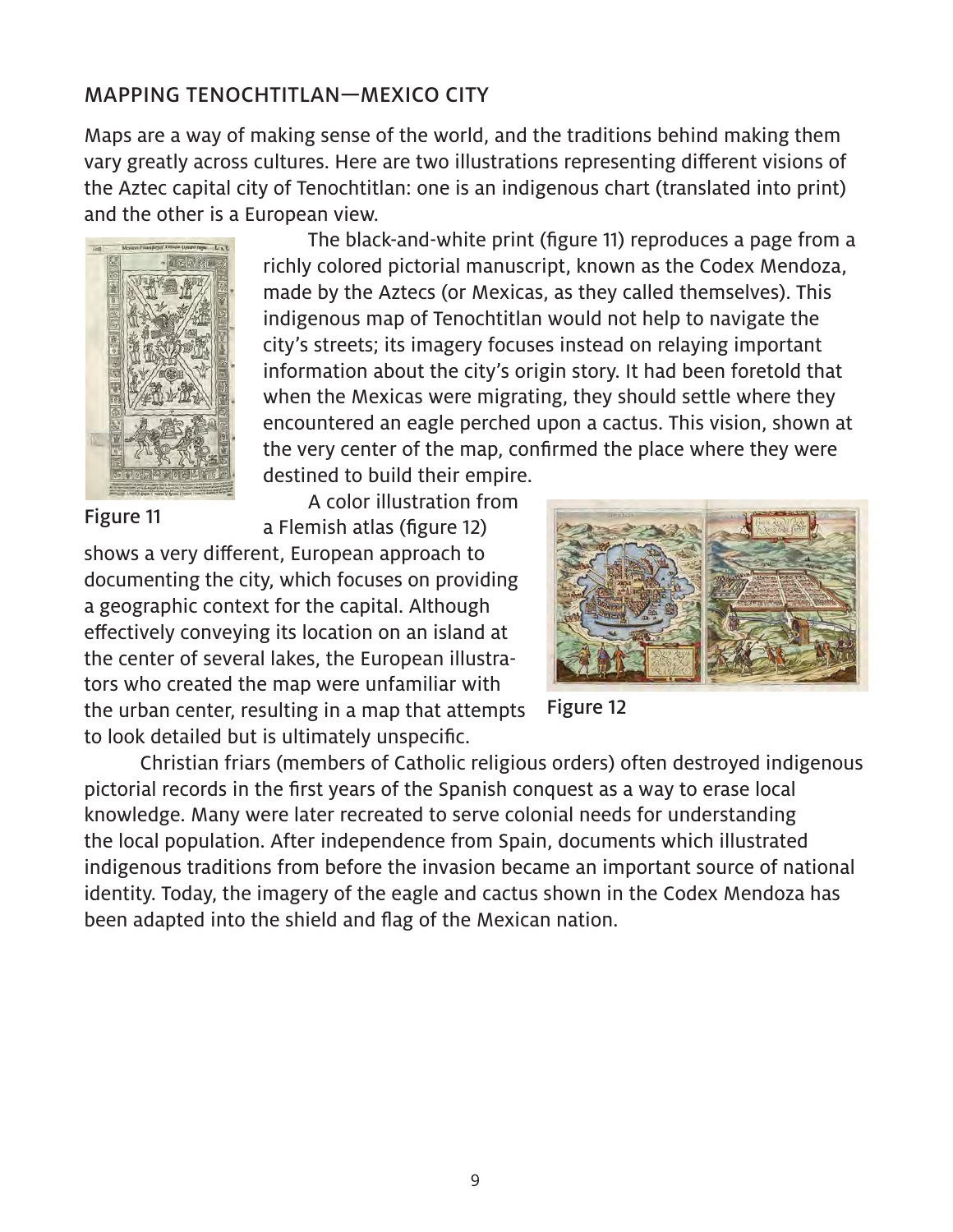11 Tenochtitlan, reproduction of page from the Codex Mendoza (Mexico, ca. 1541–42) *Purchas His Pilgrimes* Author: Samuel Purchas (English, ca. 1577–1626), London, 1625 *Printed book, ink on paper Bequest of Henry Walters, 1931, acc. no. 92.110*

12 *"Mexico, regia et celebris Hispaniae Novae civitas*" (Mexico, royal and popular city of New Spain) Georg Braun (German, 1541–1622) and Frans Hogenberg (Flemish, 1535–1590), *Civitas orbis terrarum*, Cologne, 1572, reprinted in Gerardus Mercator (Flemish, 1512–1594), *Atlas*, Duisburg, 1595 *Printed book, ink on paper, hand-tinted with watercolor Gift of Jean and Sidney Silber, 2003, acc. no. 92.98.2*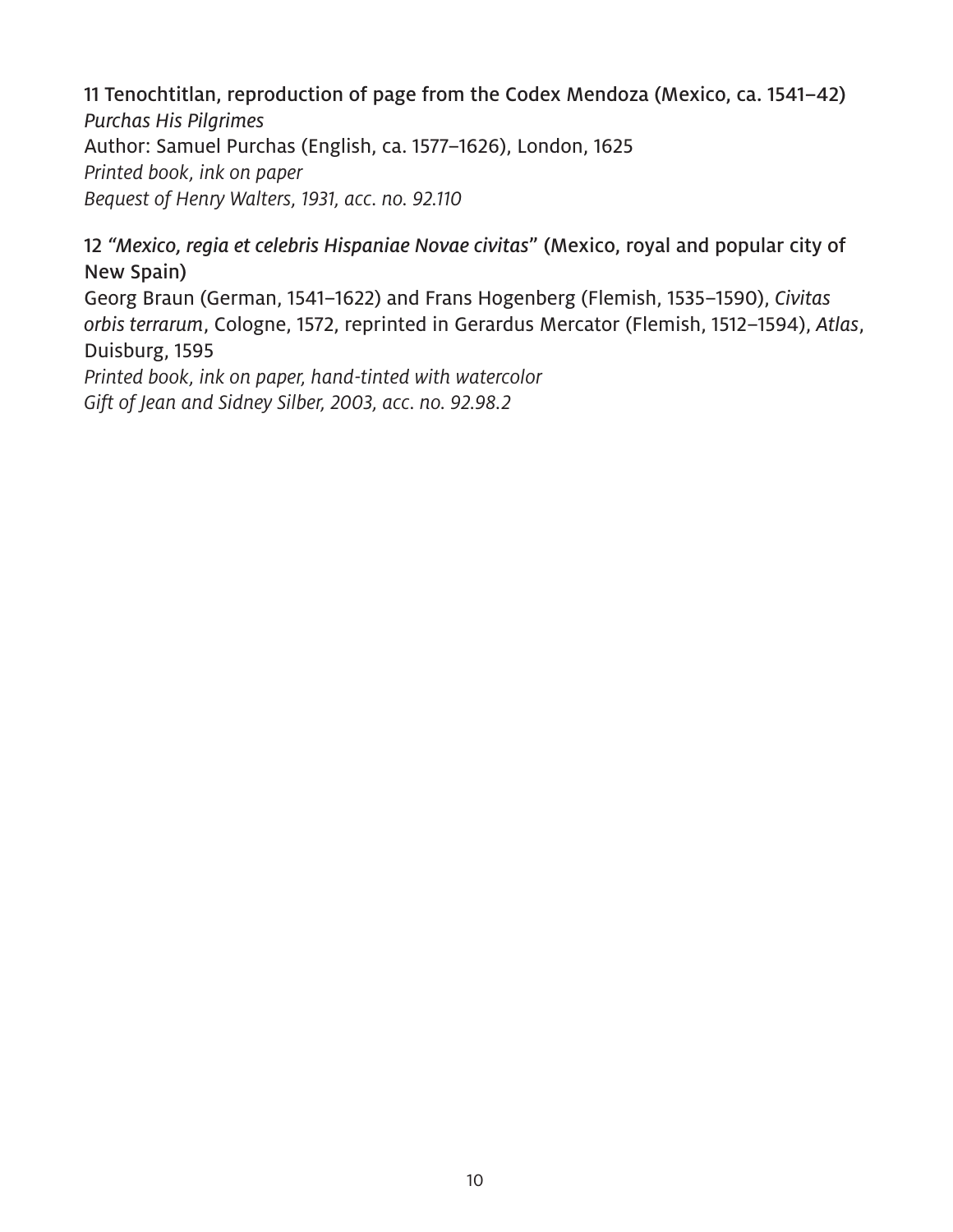# TRANSLATING THE GODS

Spanish conquistadors justified conquering and colonizing the indigenous peoples of Mexico and Central America by claiming a desire to convert its people to Christianity. Conversion was necessary, they argued, because the indigenous religions were violent and barbaric, involving rituals they found shocking, such as human sacrifice. This justification for colonization was reinforced for European audiences by printed images that supposedly documented the religions of the Americas, in this case, that of the

Aztecs (or Mexicas, as they called themselves).

The book here illustrates the Mexica patron god Huitzilopochtli (figure 13), meaning "Hummingbird of the Left," a deity associated with war. Huitzilopochtli is illustrated as a monumental statue with wings like a bat, split hooves, and a goatlike tail, as well as a second



Hummingbird of the Left (Huitzilopochtli) as depicted in the late-1500s Codex Telleriano-Remensis (folio 5r).

face on his belly. He towers menacingly over his altar and sacrificial victims. Yet a Mexica image of the deity (see



Figure 13

at left), shows a regal warrior whose costume evokes a bright green bird. He was intentionally made more threatening in print—his representation is drawn directly from demonic and satanic imagery that would have been frighteningly familiar to European Christians.

Huitzilopochtli, the Mexica war god, was often

contrasted with Tlaloc, the deity associated with rain, water, and fertility. The main temple of the Aztec capital had an altar for each.

This Mexica sculpture of Tlaloc (figure 14), "Beloved Lord and Provider," is abstracted but benign, with goggled eyes and a crown of feathers.

Fragments of the pre-Spanish past, such as this sculpture, were the subject of much study and fascination after independence. Artists and writers drew inspiration from them, and by the mid-1800s, museums had been founded in the region to collect and safeguard these treasured artworks as a means of keeping local histories alive.



Figure 14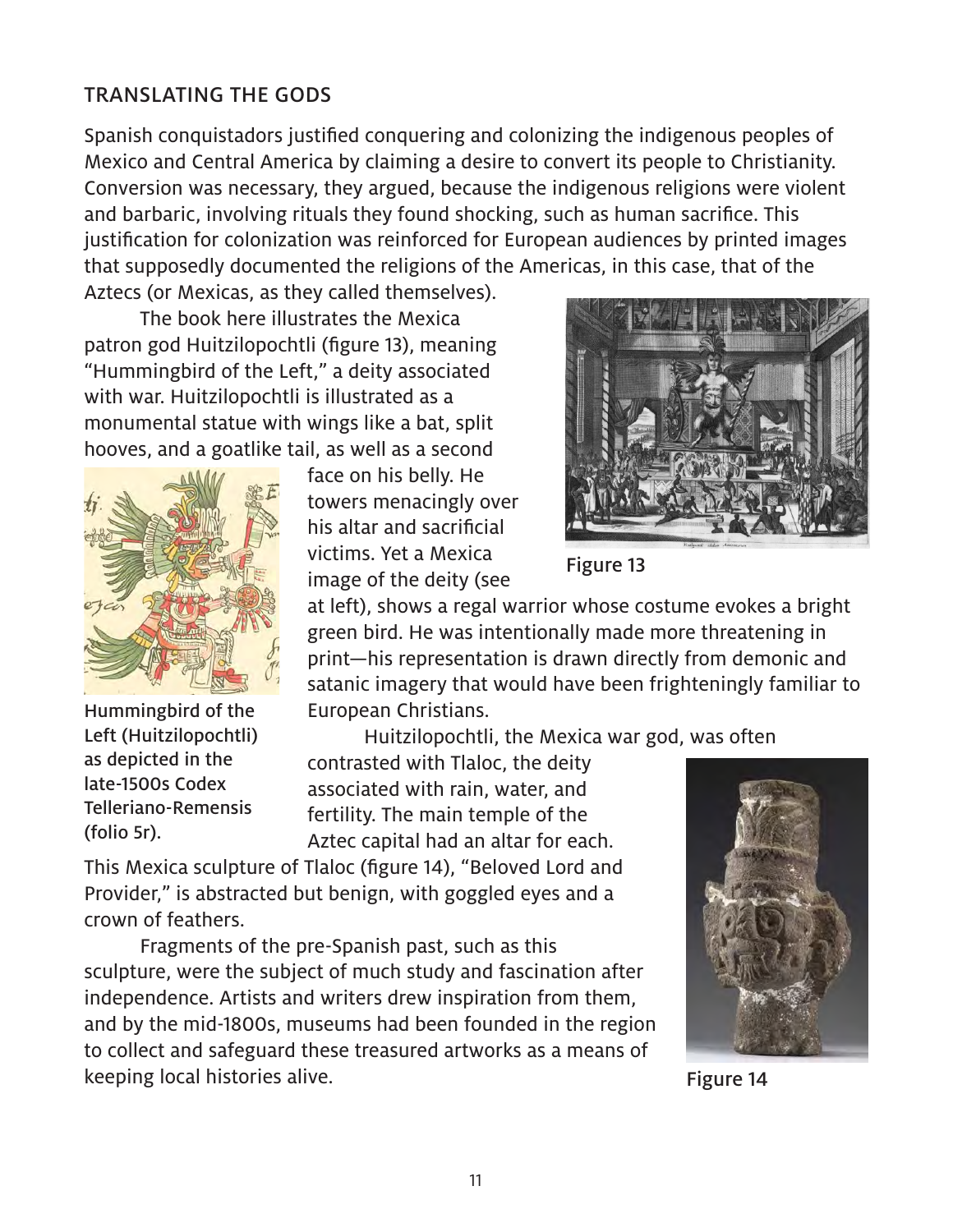13 "*Viztlipuztli idolum Mexicanorum*" (The Mexicans' Idol of Huitzilopochtli) *America being the latest, and most accurate description of the New World; containing the original of the inhabitants, and the remarkable voyages thither [. . .]* Author: John Ogilby (English, 1600–1676), London, 1671 *Printed book, ink on paper Bequest of Henry Walters, 1931, acc. no. 92.537*

#### 14 Sculpture of Tlaloc (God of Rain and Water)

Aztec culture, Mexico, 1400–1521 *Volcanic stone, traces of stucco and pigments Gift of John G. Bourne, 2014, acq. no. 2009.20.201*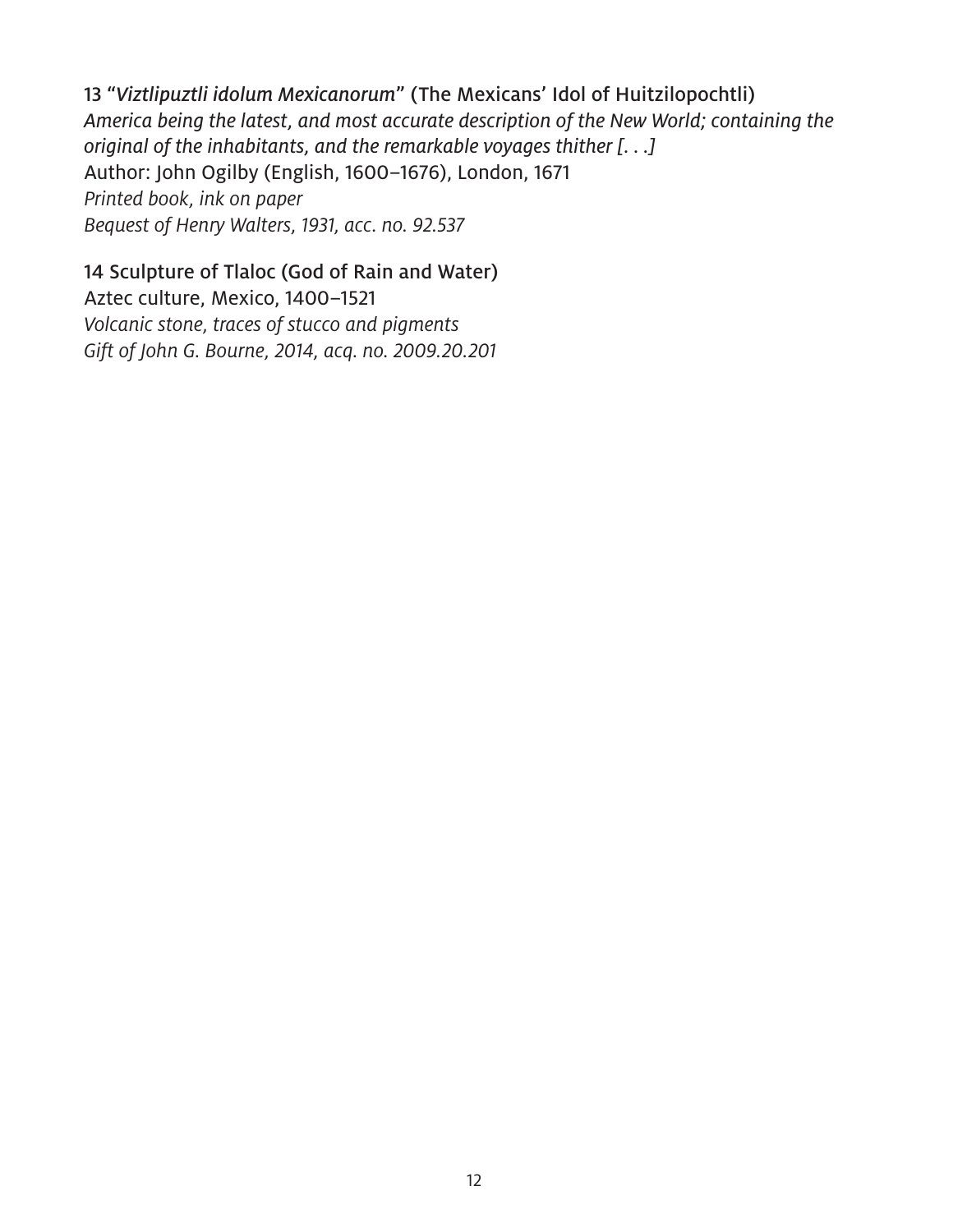### ASTRONOMY

Prior to the Spanish conquest, astronomers in Mexico and Central America used their knowledge to orient pyramids and temples to major constellations. They tracked the



Figure 15

movements of the moon, stars, and planets, which became associated with deities. The incense burner here (figure 15) shows the face of one of these, a supernatural creature that represents the sun at night during its journey through the underworld, from dusk until dawn.

Although American astronomical knowledge was conveyed to Spaniards during the colonial period, there is little record of how such wisdom had been passed down through generations. Most of this information

was destroyed by the Spanish in their attempts to stamp out what they saw as anti-

Christian idol worship. By contrast, the elaborate star charts and calculation dials in James Bassantin's book (figure 16), displayed here, make very clear how European scholars documented and shared their knowledge of astronomy.



Gazing up at those same stars, what patterns

Figure 16

and images did astronomers in the Americas see? In this gallery, René Treviño's painting, *Reclaiming the Constellations ( Jaguar)* (figure 17), is a reimagining of the indigenous constellations that have frequently been erased from history.

15 Incense Burner Maya culture, Mexico or Guatemala, 600–900 *Earthenware Gift of John A. Stokes, Jr., 2003, acc. no. 48.2770*

16 "Pratique des Movvemens Celestes" (Star chart with zodiac signs) *Astronomique discours, par Jaques Bassantin Escossois* James Bassantin (Scottish, d. 1568), Lyon, 1557 *Printed book, ink on paper Bequest of Henry Walters, 1931, acc. no. 92.621*